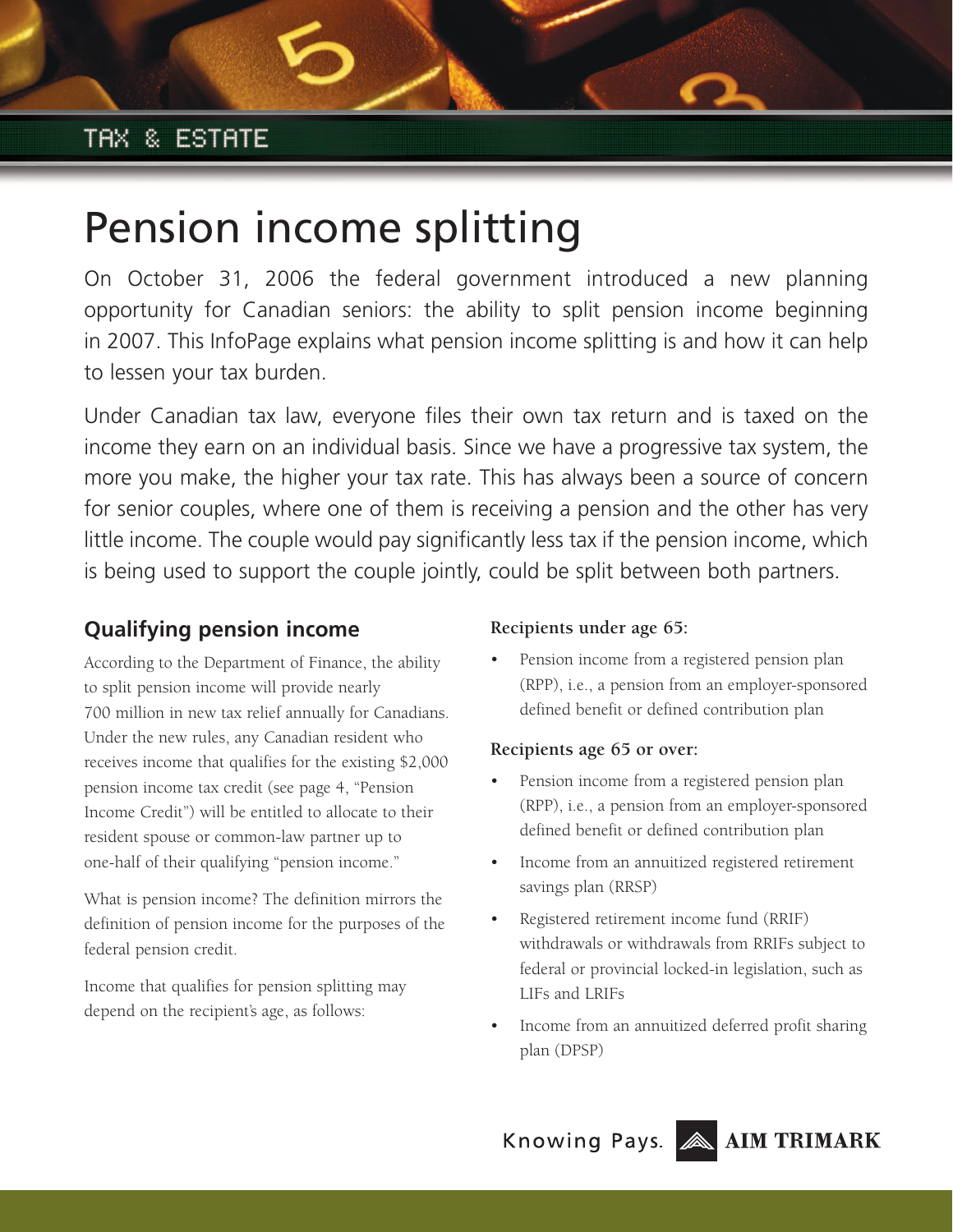Why the age 65 requirement for RRSP annuity, RRIF and LIF income? The government has stated that the purpose of this age requirement is to target the pension income credit to retired individuals.

Since individuals have much greater personal control over the timing of withdrawals under RRSPs, RRIFs and LIFs compared to RPPs, without the age 65 rule, individuals who aren't retired could gain tax advantages through income splitting well before age 65, for example, by withdrawing RRIF income annually while still saving for retirement.

On the other hand, pensioners who receive RPP income generally have little control over the timing of their pension payments, since they usually (although not always) only receive such payments when they're retired.

#### **Ineligible income**

The following types of income are *not* eligible:

- Old Age Security (OAS)
- Guaranteed Income Supplement (GIS)
- Canada Pension Plan (CPP)/Quebec Pension Plan (QPP)
- RRSP annuities, RRIFs, and DPSP annuities (if recipient is under age 65)
- RRSP withdrawals
- Income from retirement compensation arrangements (RCAs)

Note that while CPP income doesn't qualify as eligible pension income for either the pension income credit or pension splitting, existing rules do permit CPP recipients to split their CPP retirement benefit. Under these rules, spouses and common-law partners who are both at least 60 years of age can share up to half of their CPP retirement benefit, with the split between the partners determined by the number of years they lived together during the period they were required to contribute to CPP.

#### **How will it work?**

Mechanically, any pension income that's split can be simply deducted from the income of one spouse or partner and included as income on the other spouse's or partner's tax return.

The election to split pension income will be made one year at a time and can be changed or modified each tax year, depending on financial circumstances and planning needs. The ability to split (or not to split) any amount up to half of one's pension income presents a huge opportunity to maximize tax planning for seniors. One such area of planning involves the Old Age Security clawbacks.

## **OAS clawback planning**

Although the technical information surrounding the details of the new pension splitting regime is sparse, it's widely believed that the pension income being transferred will not only qualify for the \$2,000 pension income credit in the hands of the transferee spouse but will also be included in an individual's net income for the purposes of determining any clawback of OAS benefits.

The OAS clawback, which affects a mere 3% of eligible Canadian seniors, only kicks in at net income greater than \$63,511 in 2007 and is fully clawed back when net income reaches approximately \$102,865.

The new possibility of being able to split pension income may be extremely beneficial for individuals subject to the OAS clawback. Why? Pension income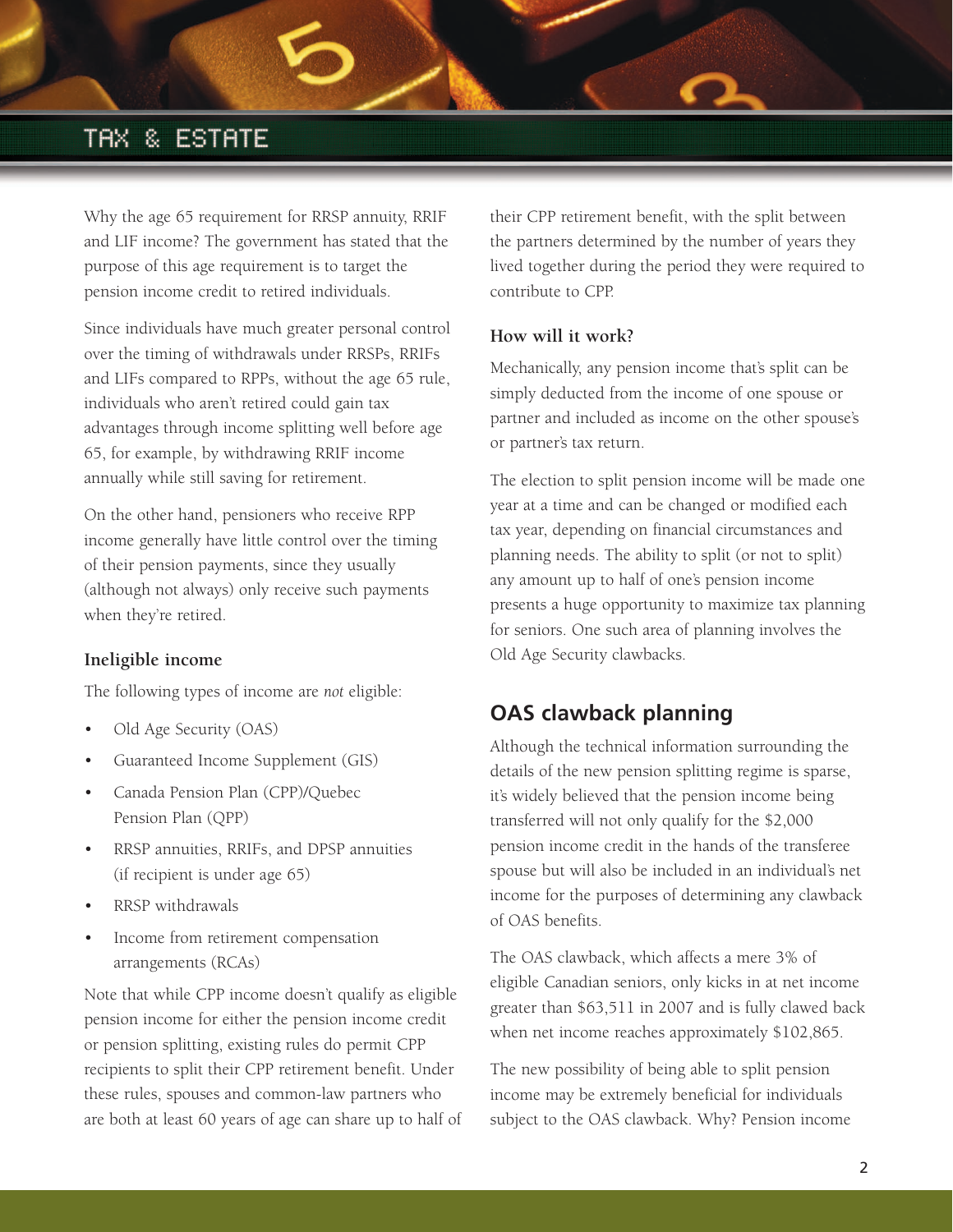that pushes an individual above \$63,511 could now potentially be transferred to a lower-income spouse or partner's return, thus preserving OAS payments.

## **Future of spousal RRSPs**

In light of these new rules, will spousal RRSPs become a thing of the past? Will they still be needed and, if so, in what capacity?

As a quick refresher, a spousal (or common-law partner) RRSP is a plan in which one spouse or partner has contributed, and the other spouse or partner is the annuitant or owner. It's often used by couples to accomplish post-retirement income splitting, as funds withdrawn from a spousal RRSP are taxed in the hands of the annuitant spouse instead of the contributor spouse. If the annuitant spouse is in a lower tax bracket than the contributor spouse in the year of withdrawal, there may be an absolute and permanent tax savings.

It's likely the new rules won't herald the death of spousal RRSPs, primarily due to the definition of pension income that qualifies to be split, as discussed earlier.

## **Splitting under age 65**

Remember, if you're under 65, eligible pension income typically only includes payments from an RPP and will not generally include amounts paid from an RRSP or RRIF. Thus, anyone who wants to retire before age 65 and doesn't have an RPP should still consider the use of spousal RRSP contributions that would allow the ultimate withdrawals to be taxed in a lower-income spouse's or partner's hands without having to wait until age 65.

#### **Splitting more than 50%**

Spousal RRSPs will also continue to play a role for individuals who may wish to split more than 50% of their pension income. With a spousal RRSP, one could transfer up to 100% of their RRSP income to a lowerincome spouse or partner. This may be advantageous to some couples, depending on their individual retirement incomes and tax brackets.

#### **Contributors over age 69**

Spousal RRSPs may also play a critical role if you're over age 69 – the age when you can no longer have an RRSP in your own name. You can, however, continue to contribute to a spousal RRSP if you have RRSP contribution room beyond age 69.

In fact, with many seniors working well into their seventies, you may still be generating "earned income" and thus be able to contribute to a spousal RRSP as long as your spouse or partner is under age 70. And keep in mind, you don't necessarily have to be working to have earned income – you might simply own a rental property that generates net rental income, which is specifically included in the definition of earned income for the purposes of calculating eligible RRSP contribution room.

#### **Home Buyers' Plan (HBP) withdrawals**

Another continuing advantage of spousal RRSPs can be for younger couples looking to save enough money for a down payment on a first home. Often, the only savings they may have are in an RRSP. If one spouse is working and the other isn't, the working spouse, over the years of accumulation, could contribute a total of \$20,000 to his or her own RRSP and then contribute \$20,000 to a spousal RRSP while building-up savings for the new home. Then each could withdraw